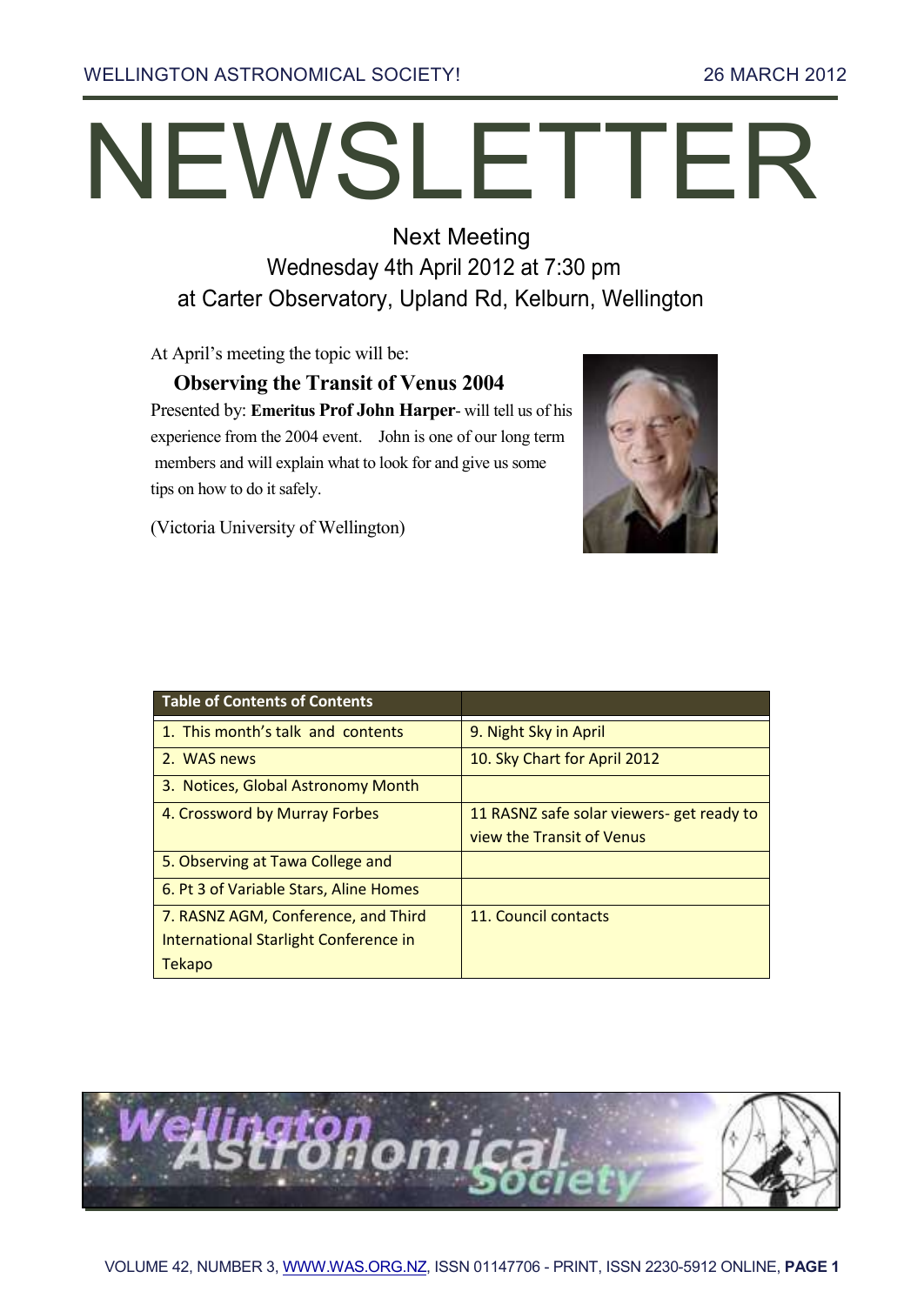#### **Chairman's Report for Apr 2012**

**The last meeting on Wednesday March 7th was by Prof. David Wiltshire of Canterbury University.** He described recent work that helps to confirm his ideas about "Dark energy and cosmic structure" in which he looks at the detailed structure of galactic structures rather than treating the whole universe as a uniform average when solving Einstein's field equations for the expansion of universe. This approach gives significant differences in the age of the universe depending from where you are observing. In particular our Milky Way galaxy sees a younger universe than if we were observing from one of the many voids that separate galaxy clusters.

Our next meeting on Wednesday April 4<sup>th</sup> at 7:30pm at Carter Observatory will be by Emeritus Prof John Harper -The Transit of Venus - will tell us of his experience from the 2004 event. John is one of our long term members and will explain what to look for and give us some tips on how to do it safely.

WAS has purchased a quantity of the **RASNZ Solar viewers** (see last page) suitable for observing the transit of Venus. These will be available at the next meeting for \$2.00 each. If you will not be coming to the meeting but would like to get one posted to you the price will be \$3.00 to cover postage and envelope.

The viewers will be ideal for viewing the transit of Venus that will take place, and be visible from New Zealand weather permitting, on 6 June 2012. And for the partial eclipse of the Sun in November.

These viewers have been safety tested by one of the world's leading authorities on solar viewing devices and provide full eye protection when observing the Sun directly. Note that the viewer **should not be** used in conjunction with any optical device such as telescope, binoculars, camera etc.

During the transit, Venus is of sufficient apparent diameter to be able to be seen by eye through the filter. Later in the year an eclipse of the Sun will occur and the viewer will also provide a safe and easy way to observe this event, too. Each viewer is supplied with an information sheet about these two events.

If you want a bulk supply for a school or similar then please place an order for Solar Viewers by going to: [http://www.rasnz..org.nz/Sales/SolarViewers.html](http://www.rasnz..org.nz/sales/solarviewers.html)

#### **WAS Research Astronomy Group**

The Research Group meets each month at 6:30 pm before the main meeting. These meetings are open to all WAS members.

**Occultation Reports** There were 3 positive asteroidal occultation events reported for Australia and New Zealand in February. All from amateur astronomers.

**Occultation predictions** for the Wellington area are published on our web site at [http://was.org.nz/01Occs.html](http://was.org.nz/01occs.html) or look at the RASNZ Occultation Section web site at [http://occsec.wellington.net.nz](http://occsec.wellington.net.nz/) for both predictions and results from the Australia/New Zealand region.

**Variable Stars**. We have also been working through a series of tutorials by Murray Forbes on processing images with IRIS software in order to get accurate star magnitudes from CCD or Digital Camera images. We hope to have these put into a single document that can serve as an introduction to photometry for variable star observations. Remember visual observing of variable with naked eye or binoculars can also be valuable and a good introduction to the activity.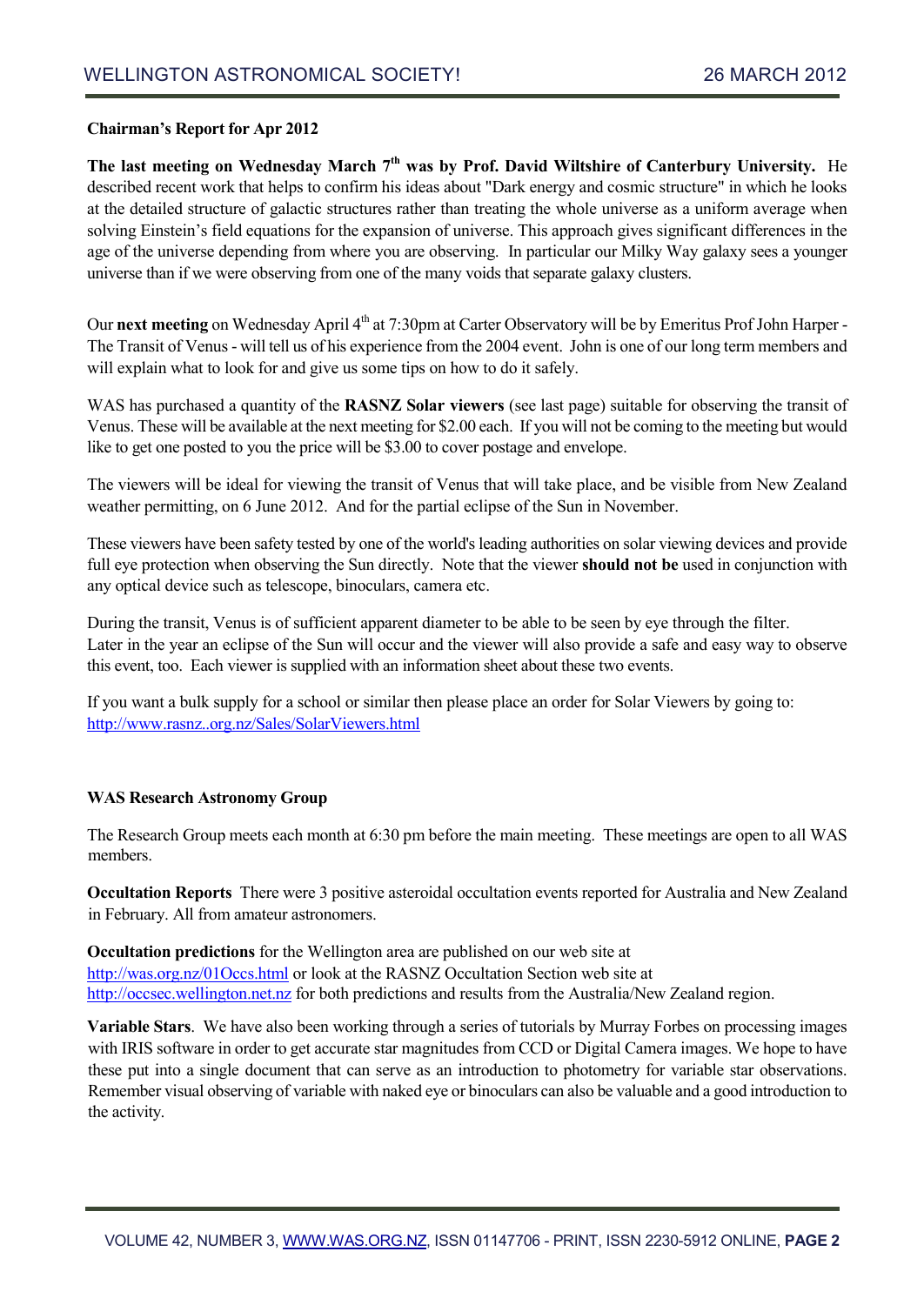We would welcome other observers to these meetings including those who would like to introduce us to their favourite astronomical research topics.

This is also a good place to come to ask questions about your telescope or equipment. Remember there are no stupid questions just stupid answers.

#### **Thomas Cooke Telescope Volunteers**

Our quid pro quo in getting free rent of the Carter meeting room is to provide support for Carter staff on Saturday evening observing following their planetarium show, so please put your hand up to do a shift one Saturday evening. A list of dates will be at the next meeting so please come and sign on. I will be doing a couple of nights. It is actually quite fun to work the TCO and it really does need two people to manage the scope and the people. You do not need to know a lot about astronomy to be able to answer most of the questions and there will always be the Carter Representative to help with the ones you can't answer. It is a great way to learn a bit more yourself.

**If we cannot get enough volunteers we may have to start paying Carter rent for our meeting nights and that would mean we would have to put subs up for everyone.**

# **Global Astronomy Month 2012 - Official Press Release for New Zealand.**

From the **Astronomy Without Borders** team dedicated to fostering understanding and goodwill across boundaries by creating relationships through the universal appeal of astronomy. email awbnewzealand@gmail.com

April 2012 will again be a busy month for amateur and professional. The main event will be the Global Star Party on April 28th 2012, where millions of people will be encouraged to look up, and amateur astronomers across the globe will be outside with their telescopes for public viewing sessions. Many events are already planned around New Zealand with more to come as we approach April. Global Astronomy Month (GAM) returns again (its initial success was in IYA 2009). Astronomers, educators and astronomy enthusiasts worldwide are invited to reserve dates in April 2012 for public outreach, hands-on activities, observing sessions and more, while sharing the enthusiasm with others across the globe during Global Astronomy Month.

### **More information:**

Web[: http://www.gam-awb.org](http://www.gam-awb.org/) / News Updates: <http://www.astronomerswithoutborders.org/news/newsletters/subscribe.html> Email[: info@gam-awb.org](mailto:info@gam-awb.org) Facebook:<http://www.facebook.com/gam.awb> Twitter: [http://twitter.com/GAM\\_AWB](http://twitter.com/GAM_AWB) (#GAM2012) Youtube[: http://www.youtube.com/user/globalastronomymonth](http://www.youtube.com/user/globalastronomymonth)

Some New Zealand events already registered; **South Canterbury Astronomers Group (Timaru)**  -contact Robert McTague 03 688 3735 mobile 0274883735 email; <u>langwood@xtra.co.nz</u> Web: [www.scastro.co.cc](http://www.scastro.co.cc/)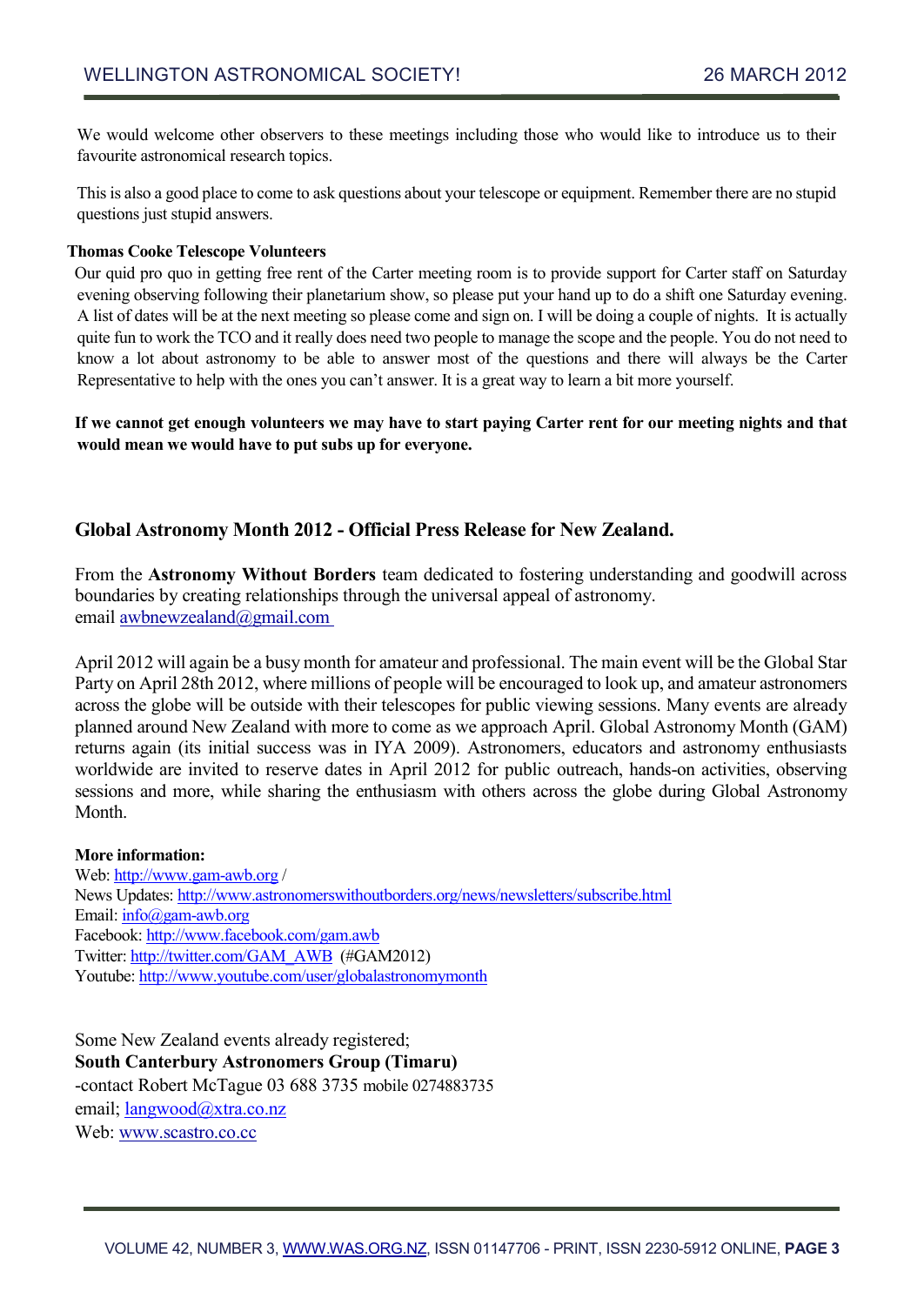# **Astro Crossword compiled by Murray Forbes**

#### **Across**

3. an arrested atom; 7. an optical design technique; 9. bright star in Canis Major; 12. satellite galaxy to the Milky Way; 14. angels and galaxies both have one; 15. alpha Lyr; 17. process that powers stars; 18. "2001, A Space; 19. triangular shaped glass used to refract light; 21. could be mistaken for a cloud; 22. a nebula; 24. rats (anagram); 25. cloud of dust and gas; 29. the Demon star; 32. mid-day; 34. to enlarge an image; 35. God of war; 36. Period of Earth's revolution about the Sun; 38. some spiral galaxies have one; 39. One of the Galilean satellites; 42. flying saucer; 43. BEM search; 44. magnificent globular cluster; 47. the longest day; 51. A lion circling the Earth; 55. New Zealander; 56. Stars spend most of their life on this; 58. used as a standard reference date; 59. The Eagle;

#### Down

1. Andromeda is one; 2. a fishy constellation; 4. space agency; 5. 24 hours; 6. e.g. Jupitor; 8. smallest indivisible piece of a element; 10 ................... bear; 11. Maxwell Smart's nemesis; 13. The Crab; 16. site of a radio telescope; 17. in-coming parallel rays of light are refracted through this by a lens; 20. frozen liquid; 23. an orbiting telescope; 26. solid, liquid or ...; 27. volcano on Io; 28. cluster of galaxies containing the Milky Way; 30. lighter shadow of an eclipse; 31. minor planets; 33. 80% of the universe is made of this stuff; 37. "... censorship" - why Black Holes can't be naked; 40. one of the twins; 41. volcano on Io; 45. The farthest point of an (Earth orbiting) object from the Earth; 46. there are nine of them in the solar system; 48. a Disney character; 49. Encke is one; 50. satellite observatory studying the Sun; 52. a form of dark matter; 53. closest star; 54. the Sun sets in this direction; 57. a new star;

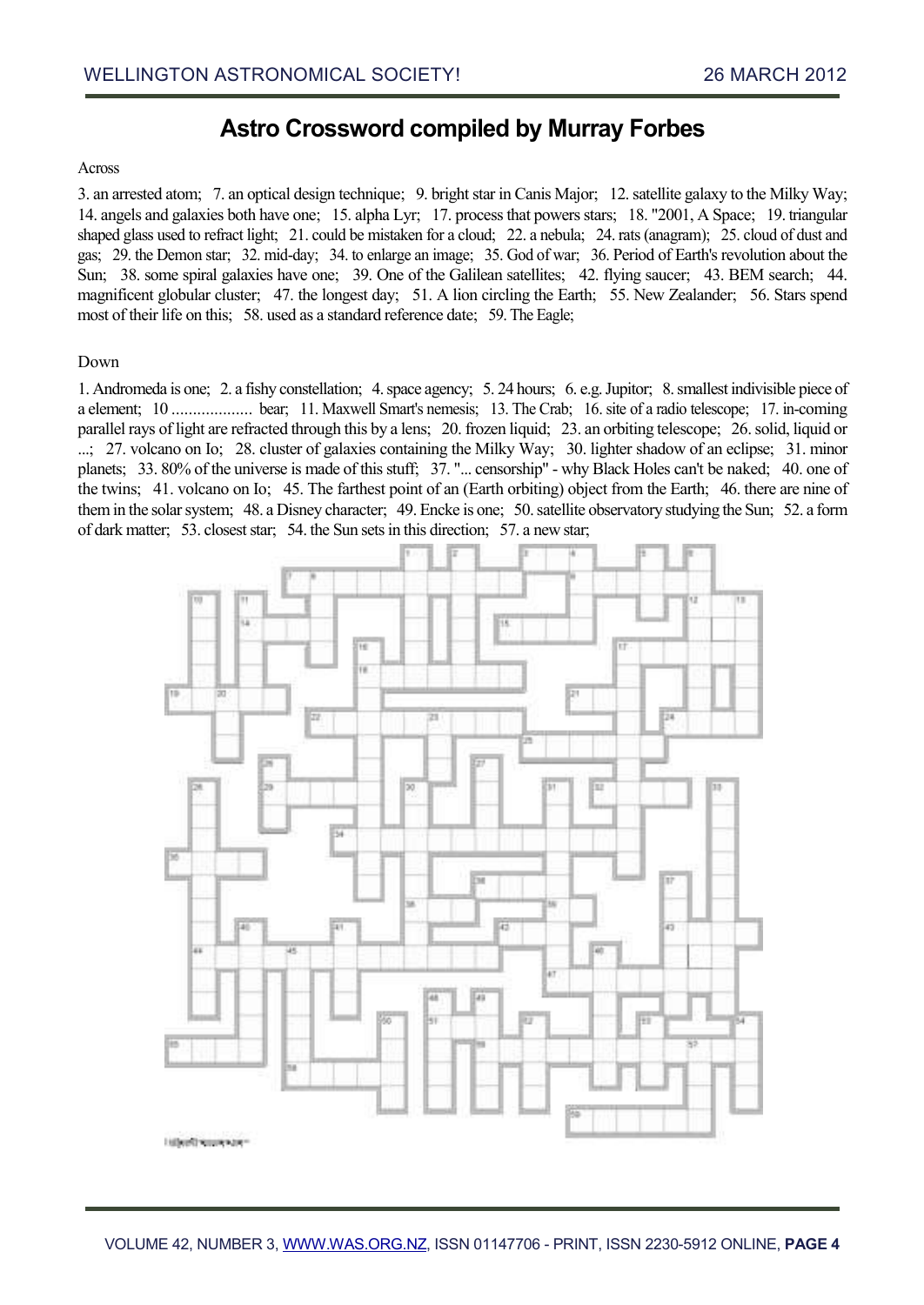# **UPCOMING EVENTS:**

The next observing evening at the Tawa College observatory on: Saturday 14 April.

Text Chris Monigatti on his mobile 021 890 222 if you want to attend.

Note if cancelled due to bad weather, this will be deferred to Saturday 21 April.

# **Variable Stars; by Aline Homes Part Three**

# **T Pyxidis, U Scorpii and Other Recurrent Novae**

This month's targets call for a slightly different approach, so there are no charts and comparison stars. Since April sees the first anniversary of the unexpected eruption of the recurrent nova (RNe) T Pyxidis, I thought it might be an appropriate time to consider this class of catastrophic variables and suggest a few things you can do.

Like classical novae, recurrent novae are close binary systems where mass is being transferred from a donor star to the surface of a white dwarf. This accumulated material will eventually start a thermonuclear explosion that results in the nova eruption. It is likely that all such systems are recurrent and RNe are a subset in which the repeat-time is less than a century. RNe are very rare. Only 10 are currently known, although the list is likely to grow as old novae are observed to make a second eruption. The list of known galactic recurrent novae is given in **Table 1**. What makes a recurrent nova? Firstly, the white dwarf must be close to the Chandrasekhar Limit (1.4 solar masses) and secondly, the accretion rate must be high. A high-mass white dwarf (>1.2 solar masses) means a high surface gravity allowing a relatively small mass of accreted matter to reach kindling temperature, leading to a runaway thermonuclear reaction.

Interest in these systems is fuelled by the hypothesis that they may be Type 1a supernova precursors, and while this may seem plausible, there are two problems. Firstly, there simply aren't enough of them to account for the observed number of Type 1a supernovae, so it is likely they are not the sole precursors of such explosions. Secondly, account must be taken of the mass lost in the RN event. If this equals or exceeds the mass accreted in the interval between nova eruptions, the white dwarf will never exceed the Chandrasekhar limit and will therefore never collapse as a 1a supernova.

To predict whether a given RN will give rise to a Type 1a supernova we need to know the recurrence time, the accretion rate and the mass loss per eruption. The latter two parameters are determined by studying variability during the declining stages of the eruption and during quiescence (Schaefer 2009). Since these systems are typically very faint, such observations are beyond all but the best-equipped amateurs, but just about anyone can help with the first.

| <b>Table 1: Known Galactic Recurrent Novae</b> |  |
|------------------------------------------------|--|
|------------------------------------------------|--|

| <b>RN</b>                                                       | <b>Constellation</b>                    | <b>RA</b>               | <b>Declination</b>                | V(peak) | V(min) |
|-----------------------------------------------------------------|-----------------------------------------|-------------------------|-----------------------------------|---------|--------|
| CI Aql                                                          | Aquila                                  |                         | 18:32:35.9 -01:28:39.3            | 9.0     | 16.7   |
| V394CrA                                                         | Corona Australis 18:00:25.97-39:00:35.1 |                         |                                   | 7.2     | 18.4   |
| T CrB                                                           | Corona Borealis                         | 15:59:5                 | $+25:55$                          | 2.5     | 9.8    |
| <b>IM</b> Nor                                                   | Norma                                   |                         | 15:39:26.42-52:19:17.9            | 8.5     | 18.3   |
| V2487 Oph                                                       | Ophiuchus                               |                         | Recent discovery, position na 9.5 |         | 17.3   |
| RS Oph                                                          | Ophiuchus                               | 17:50:3                 | $-06:43$                          | 4.8     | 11.0   |
| T Pyx                                                           | <b>Pyxis</b>                            | 09:08:00                | $-25.52$                          | 6.4     | 15.5   |
| U Sco                                                           | Scorpius                                |                         | 16:32:30.78-17:52:42.8            | 7.5     | 17.6   |
| $V745$ Sco                                                      | Scorpius                                |                         | 17:55:22.27-33:14:58.5            | 9.4     | 18.6   |
| V3890 Sgr                                                       | Sagittarius                             | 18:30:43.28 - 24:01:8.9 |                                   | 8.1     | 15.5   |
| Sources: Magnitudes - Schaefer 2009; positional data - various. |                                         |                         |                                   |         |        |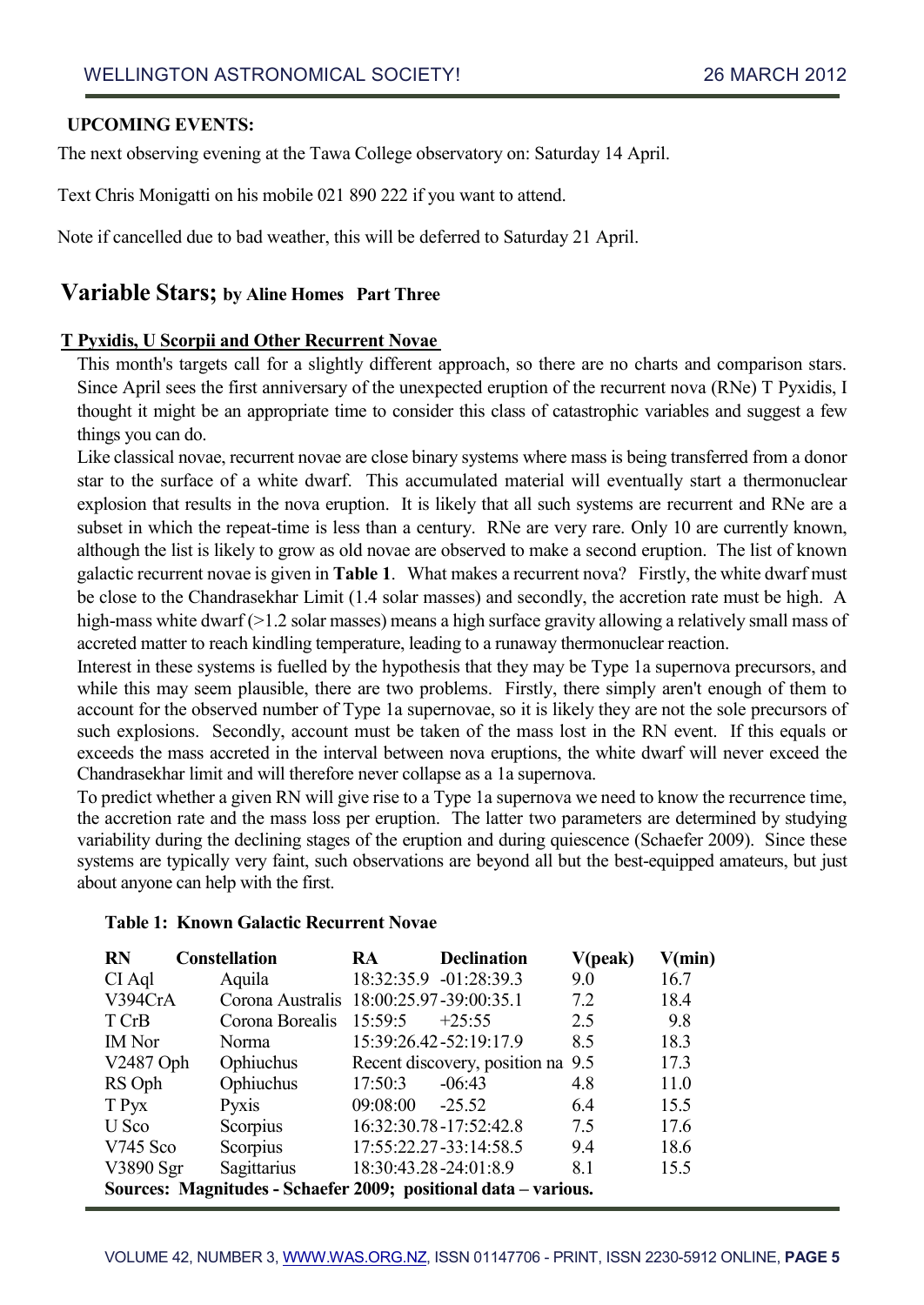# **Variable Stars by Aline Homes**

# **How Can You Help?**

In spite of all the automated sky surveys, a good many nova eruptions are still detected visually because someone noticed a new star in a familiar area of sky. You can choose to monitor a particular area of sky with binoculars, observing every few days or on every fine night, but you need to know the star-field really well, and to have a good memory. A better way is to image an area of sky regularly and look for differences. This is easiest if you load two images from successive nights into two different windows on your computer screen and toggle between them -a technique known as "blinking". This makes differences more obvious. If you are set up to do photometry, you can try to estimate the magnitudes of known recurrent novae and chart any changes.

### **Why is This Important?**

For several reasons. Although some RNe have been intensively studied, and there are many recorded eruptions, other systems are poorly known. Even with intensively studied systems, it is probable that some eruptions have been missed. This is certainly the case for U Sco. Brad Schaefer of Louisiana State University, who has made a lifetime study of galactic recurrent novae, has estimated that the vast majority of RN events are missed for one reason or another. Eruption dates and predictions are given in **Table 2.** Amateur observers in the southern hemisphere are well placed to track known recurrent novae as most of the known ones lie south of the celestial equator and therefore low in the sky for northern observers. If you see a new star at any of the given locations (or anywhere else in the sky), contact VSS or the AAVSO, so that professional astronomers can be alerted.

#### **Table 2: Eruption Dates and Predictions**

| <b>RN</b>     | <b>Known Eruptions (Year)</b>                              | Next?           |
|---------------|------------------------------------------------------------|-----------------|
| CI Aql        | 1917, 1941, 2000                                           | 2024            |
| V394CrA       | 1949, 1987                                                 | 2017            |
| T CrB         | 1866,1946                                                  | 2026            |
| <b>IM</b> Nor | 1920, 2002                                                 | 2084 (or 2043)  |
| V2487 Oph     | 1900, 1998                                                 | 2016            |
| RS Oph        | 1898, 1907, 1933, 1945, 1958, 1967, 1985, 2006             | 2021            |
| T Pyx         | 1890, 1902, 1920, 1944, 1967, 2011                         | ??              |
| U Sco         | 1863, 1906, 1917, 1936, 1945, 1969, 1979, 1987, 1999, 2010 | 2019            |
| $V745$ Sco    | 1937 1989                                                  | 2010 (?overdue) |
| V3890 Sgr     | 1962, 1990                                                 | 2015            |

### **Reference**

Schaefer, Bradley E., Comprehensive Photometric Histories of All Known Galactic Recurrent Novae: arXiv:0912.4426v1 [astro-ph.SR] 22 Dec 2009. Be warned, this is a very long paper!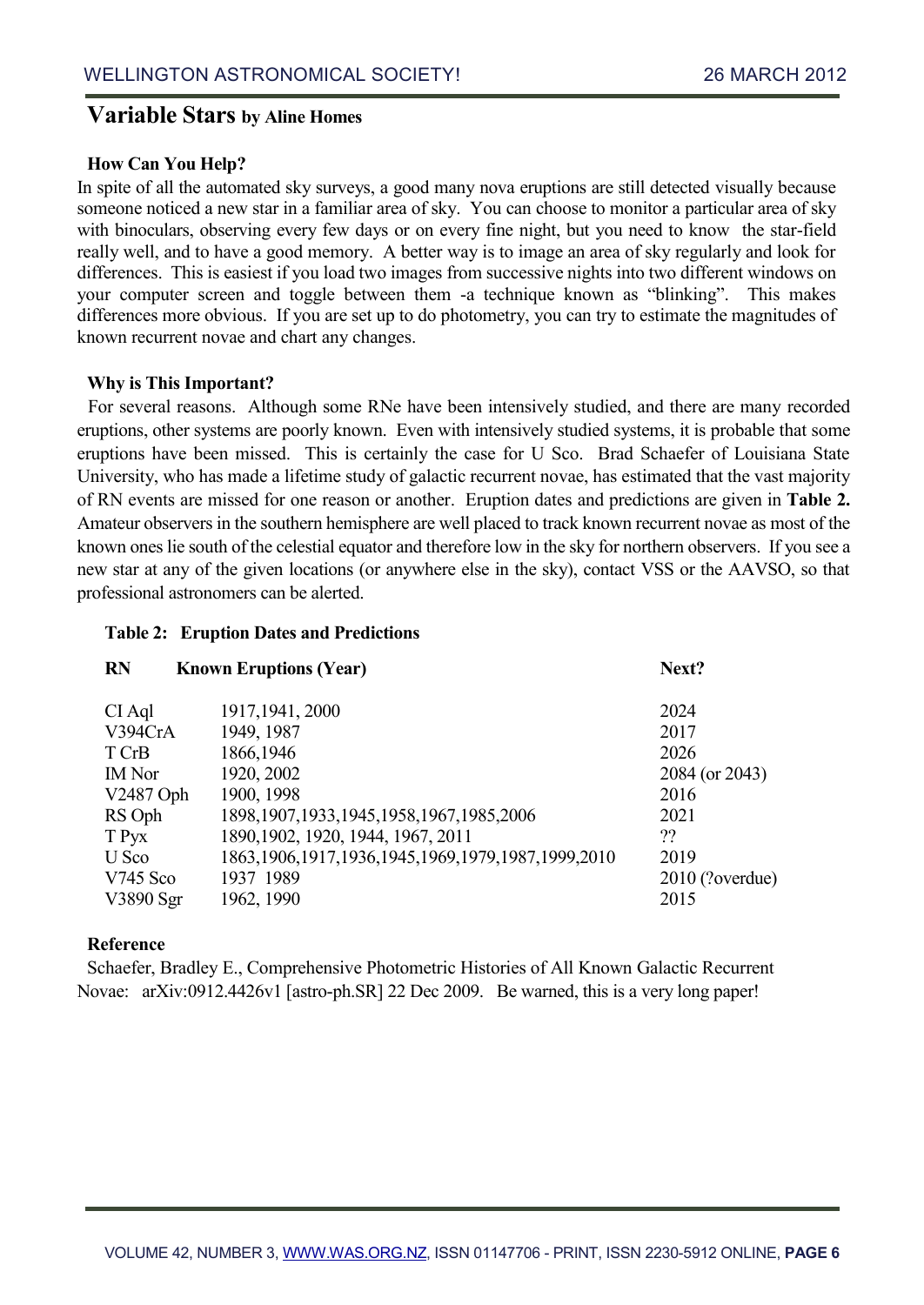# **RASNZ Conference June 15-17** --------------------------------------------------

From Dennis Goodman, Chair, RASNZ Standing Conference Committee:

Well as I write this it is just under 3 months to Conference - and that time will fly by very quickly. Conference registrations are starting to come in now, and we encourage you to register early.

Registration forms are available on the RASNZ Webpage. [\(www.rasnz.org.nz\)](http://www.rasnz.org.nz/)

Likewise for those wanting to present papers/poster papers - please lodge your intentions via the paper/poster-paper form on the RASNZ Webpage. The deadline to get the early registration discount is still some weeks away, but by registering now you will make sure you don't miss out.

Carterton is a lovely town within the Wairarapa region. It is blessed with a nice, temperate climate, good shopping, some nice cafes, high quality wineries nearby, and also nearby is Stonehenge Aotearoa. A visit to the latter will be an option for those wishing to take it.

Again, our thanks to The Phoenix Astronomical Society for hosting the 2012 Conference. They are putting in plenty of work, so let's show our appreciation by turning up in substantial numbers.

We are also advancing wit h plans for the RASNZ Conferences in 2013 in Invercargill, and 2014 in Whakatane. In a few months we will call for a host for the 2015 Conference. If your Society is thinking of hosting sometime please look out for the invitation to host in July/August. And if you have any questions in advance please ask us  $-conference(\partial_{1} \text{rasnz.org.nz} - \text{in fact use that})$ address for any questions, queries etc. See you at Conference.

# **Third International Starlight Conference**

The Starlight Conference is at Lake Tekapo, 11-13 June 2012. The website is accepting registrations and on-line requests to give an oral or poster paper. Visi[t www.starlight2012.org](http://www.starlight2012.org/) for full details.

 $\mathcal{L}_\text{max}$  , and the set of the set of the set of the set of the set of the set of the set of the set of the set of the set of the set of the set of the set of the set of the set of the set of the set of the set of the

It will be a multidisciplinary conference on the scientific and cultural benefits of observing dark starlit skies. The meeting will be of interest to RASNZ members and to many other interest groups in education, tourism, environmental protection and to those interested in the cultural and ethnic aspects of astronomy. As participation will be limited, early registration is encouraged.

The Starlight Conference is jointly hosted by the University of Canterbury and by RASNZ, and is being sponsored by the University of Canterbury, by RASNZ, by the Royal Society of NZ, by Endeavour Capital Ltd and by the NZ National Commission to UNESCO.

--Abridged from a note by John Hearnshaw.

WAS will be represented by Gordon Hudson and we hope to have a report from him at a future meeting.

# *RASNZ Annual General Meeting*

*------------------------------- The 2012 Annual General Meeting of RASNZ will be held during conference as usual. However the Annual Conference will be held 15 - 17 June 2012 in Carterton. This is to place the conference after the transit of Venus and the 3rd Annual International Starlight Conference which is being held in Tekapo from 11 to 13 June. Normally the AGM should be held before the end of May but Rule 64 of the RASNZ Rules allows for Council to delay the AGM for special circumstances.*

*Any notices of motion need to reach the RASNZ Secretary at least six weeks before the AGM, so would need to be received by 5 May 2012. A formal notice of the AGM will be sent out in the next newsletter with details of location and time. Rory O'Keeffe, Executive Secretary RASNZ.*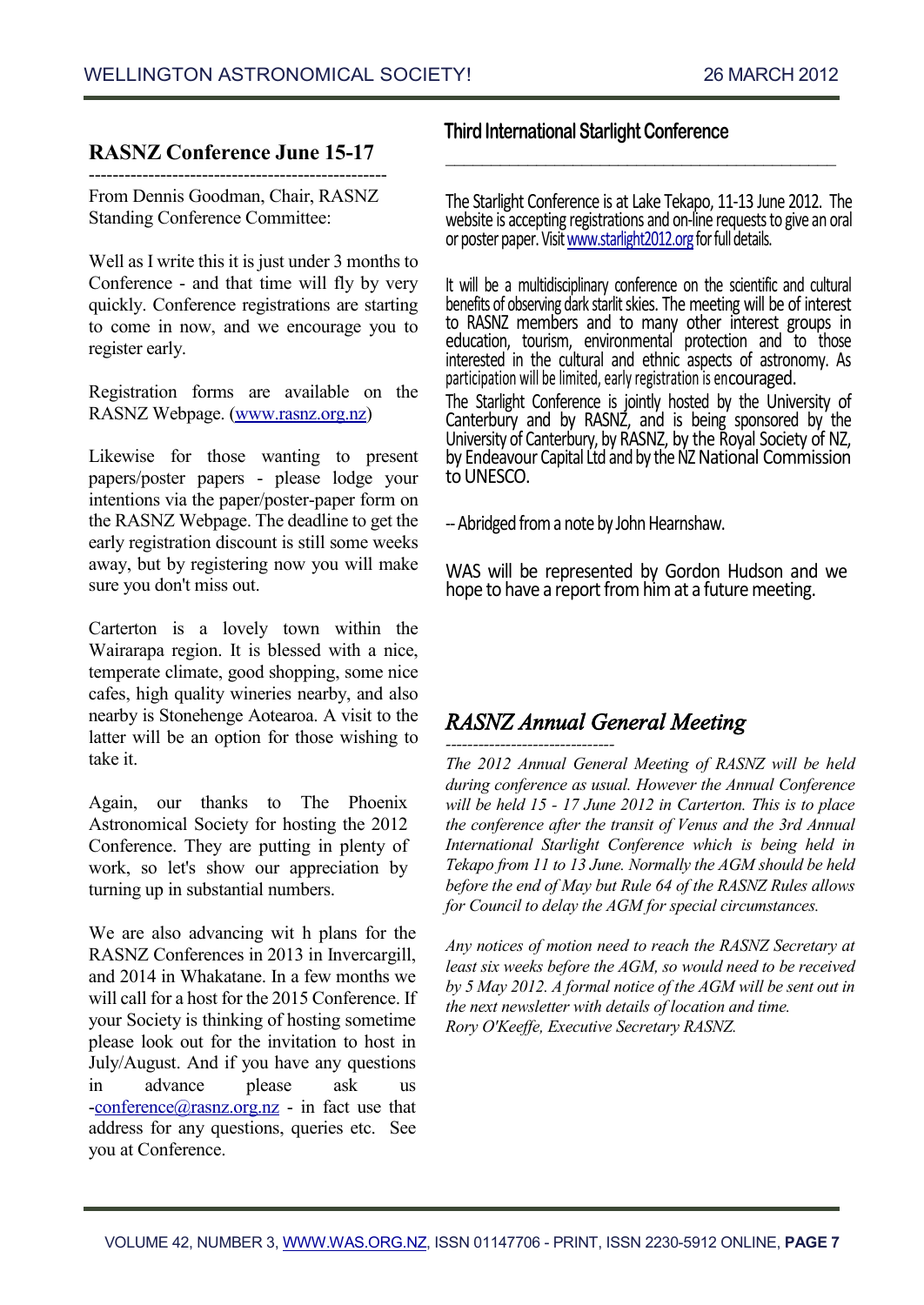## RASNZ Conference cont…

As with the 2010 and 2011 Conference there is no on-site accommodation.

Carterton is a town rather than a city, but there are plenty of accommodation options in the town itself, or very nearby. The Standing Conference Committee has grabbed a motel within the camping ground. There are more motels and nice cabins there, and there are motels, and hotel accommodation, in the town. Plus several B & B's, backpackers and the like. The Carterton Events Centre is a nice venue, with tiered seating so everyone can easily see the screens.

On the registration form there is the train timetable for those who need public transport from Wellington to Carterton. The train station is all of 5-10 minutes walk from the Carterton Events Centre, and from some of the accommodations options.

As Orlon Petterson and Warwick Kissling put together the papers timetable information will be put on the RASNZ Webpage. But the feature papers will be those from Ed Budding (Fellows lecture), and from our guests Wayne Orchiston and Clive Ruggles. Clive will also give a public lecture late on the Sunday afternoon. All details will be on the RASNZ Webpage as they become available.

Conference takes place a little over a week following the Transit of Venus. We are anticipating several people will want. If enough interest is indicated we could set aside time to discuss the transit, present observations, findings etc. within the programme then we can do so. But, please tell us...

# **Wellington Festival Event "The Galileo Project" March 16th**

As part of the Wellington Festival of Arts, Toronto's Tafelmusik Baroque Orchestra presented **"The Galileo Project"** at the Town Hall on Friday 16<sup>th</sup> of March. There was a full house and the audience got two encore tunes for the prolonged applause. Even the DomPost music critic who can be very tough gave them a good review which says a lot.

I don't know how many other astronomers attended but as the Town Hall holds about 500 people we would have been in a minority even if you all had turned up. The texts read by the "chorus" were very useful in putting the music in context and the astronomical pictures which included many Hubble Telescope shots, were also great. I was glad to see that the northern and southern views of constellations were about equally featured. Orion upside down is surprisingly hard to recognise. Jt

# **Dollond Telescope.**

As approved at our November AGM, the Dollond telescope that has belonged to the Powells family was handed on to Carter Observatory on the  $7<sup>th</sup>$  March. A plaque below was attached to the wooden case to make sure that the history and provenance is maintained.

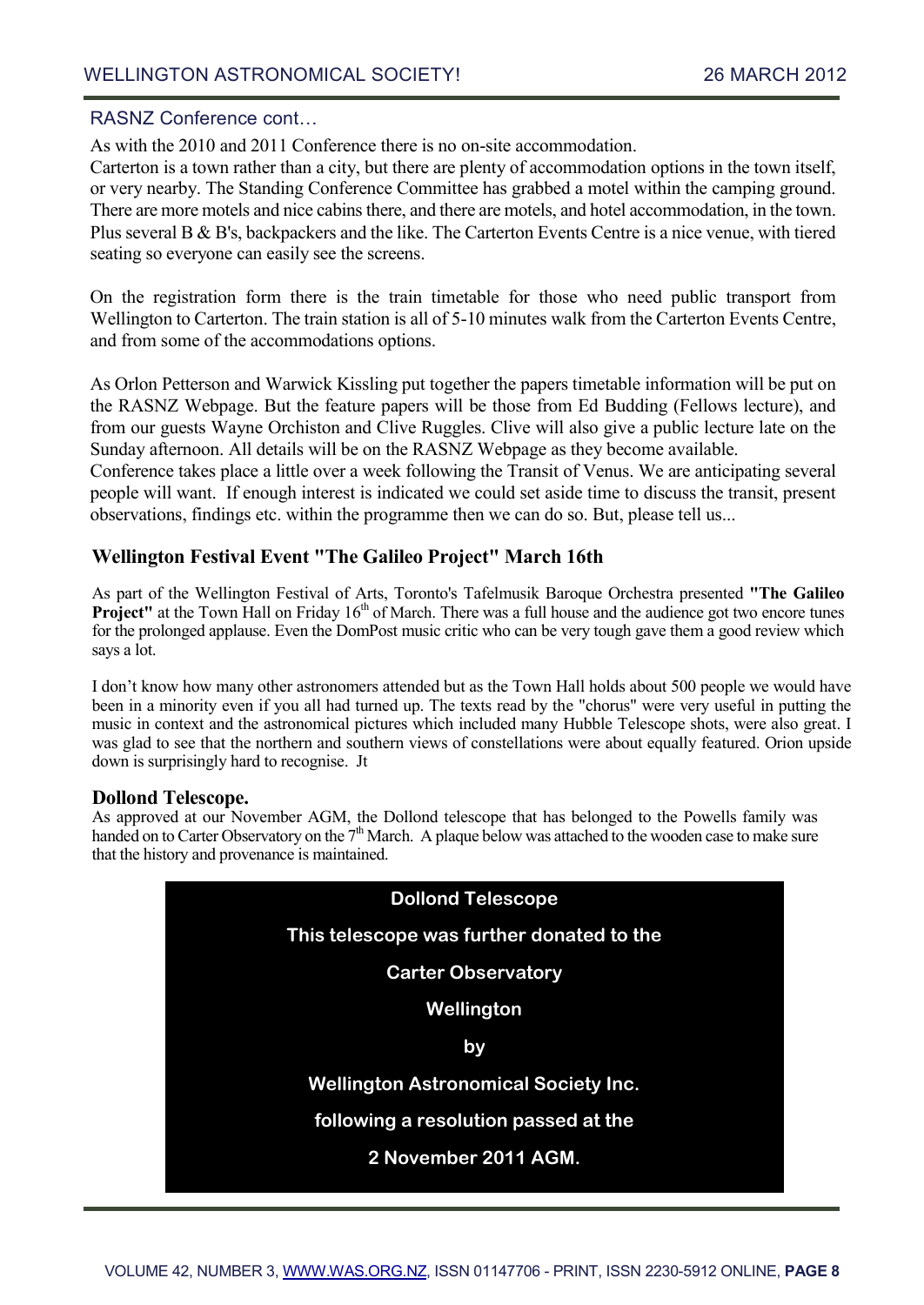

Three or possibly four bright planets can be seen in the early evening sky. Venusis the brilliant 'evening star', appearing low in the northwest at dusk. It sets two hours after the sun. In a telescope it looks like a crescent moon. Jupiter, even lower in the west, might be seen briefly in the bright twilight. Venus is 85 million km from us mid-month, coming closer. Jupiter is 890 million km away on the far side of the sun.

Mars is the orange-red 'star' midway up the north sky. In April it stays parked by Regulus, the brightest star in Leo. Mars is now fading, and getting smaller in a telescope, as we leave it behind. At mid month it will be 125 million km from us. A telescope shows only a tiny disk. Saturn is midway up the east sky at dusk. It is below Spica, the brightest star in Virgo. A telescope magnifying 20x shows Saturn's rings. Its largest moon, Titan, is four ring-diameters from the planet. Saturn is 1310 million km away in mid-April. It is midway up the north sky around midnight.

Sirius is the first true star to appear at dusk, midway down the northwest sky. It is soon followed by Canopus, southwest of the zenith. Below Sirius are Rigel and Betelgeuse, the brightest stars in Orion. Between them is a line of three stars: Orion's belt. To southern hemisphere star watch-ers, the line of three makes the bottom of 'The Pot', now tipped on its side. Orion's belt points down and left to a V-shaped pattern of stars making the face of Taurusthe Bull. Below and right Sirius is Procyon.

Sirius, 'the Dog Star', marks the head of Canis Major the big dog. A group of stars above it make the dog's hindquarters and tail. Sirius is the brightest star in the sky both because it is relatively close, nine light years\* away, and 23 times brighter than the sun.

Low in the north are Pollux and Castor, the heads of Gemini the twins, making a line vertical to the skyline. Above and right of them is the Praesepe cluster, marking the shell of Cancer the crab. Praesepe is also called the Beehive cluster, the reason obvious when it is viewed in binoculars. Orange Arcturus rises in the northeast in the later evening, twinkling red and green when low.

Rigel, left of Orion's belt, is a bluish supergiant star, 40 000 times brighter than the sun and much hotter. It is 800 light years away. Orange Betelgeuse, right of the line of three, is a red-giant star, cooler than the sun but much bigger and 9000 times brighter. It is 400 light years from us. The handle of "The Pot", or Orion's sword, has the Orion Nebula at its centre; a glowing gas cloud many light-years across and around 1300 light years away.

Crux, the Southern Cross, is high in the southeast. Below it, and brighter, are Beta and Alpha Centauri, often called 'The Pointers'. Alpha Centauri is the closest naked-eye star, 4.3 light years away. Beta Centauri, like most of the stars in Crux, is a blue-giant star hundreds of light years away. Canopus is also a very luminous distant star; 13 000 times brighter than the sun and 300 light years away.

The Milky Way is brightest in the southeast above Crux. The Milky Way can be traced to nearly overhead where it fades. It becomes very faint in the northwest, right of Orion. The Milky Way is our edgewise view of the galaxy, the pancake of billions of stars of which the sun is just one. The centre of the galaxy is toward Sagittarius, below Scorpio's sting, where the Milky Way is broad and bright.

The Clouds of Magellan, LMC and SMC are midway down the southwest sky, easily seen by eye on a dark moonless night. They are two small galaxies about 160 000 and 200 000 light years away.

Mercury (not shown) makes its best morning sky appearance of the year in April. It rises due east two hours before the sun at mid month. It is easy to identify as it is the brightest 'star' in the eastern sky. It is small in a telescope: crescent-shaped at the beginning of the month; changing to a last-quarter-moon shape by month's end. It is 95 million km from us at the beginning of April; increasing to 155 million km at the end as it moves to the far side of the sun. Mercury is one-third of Earth's diameter.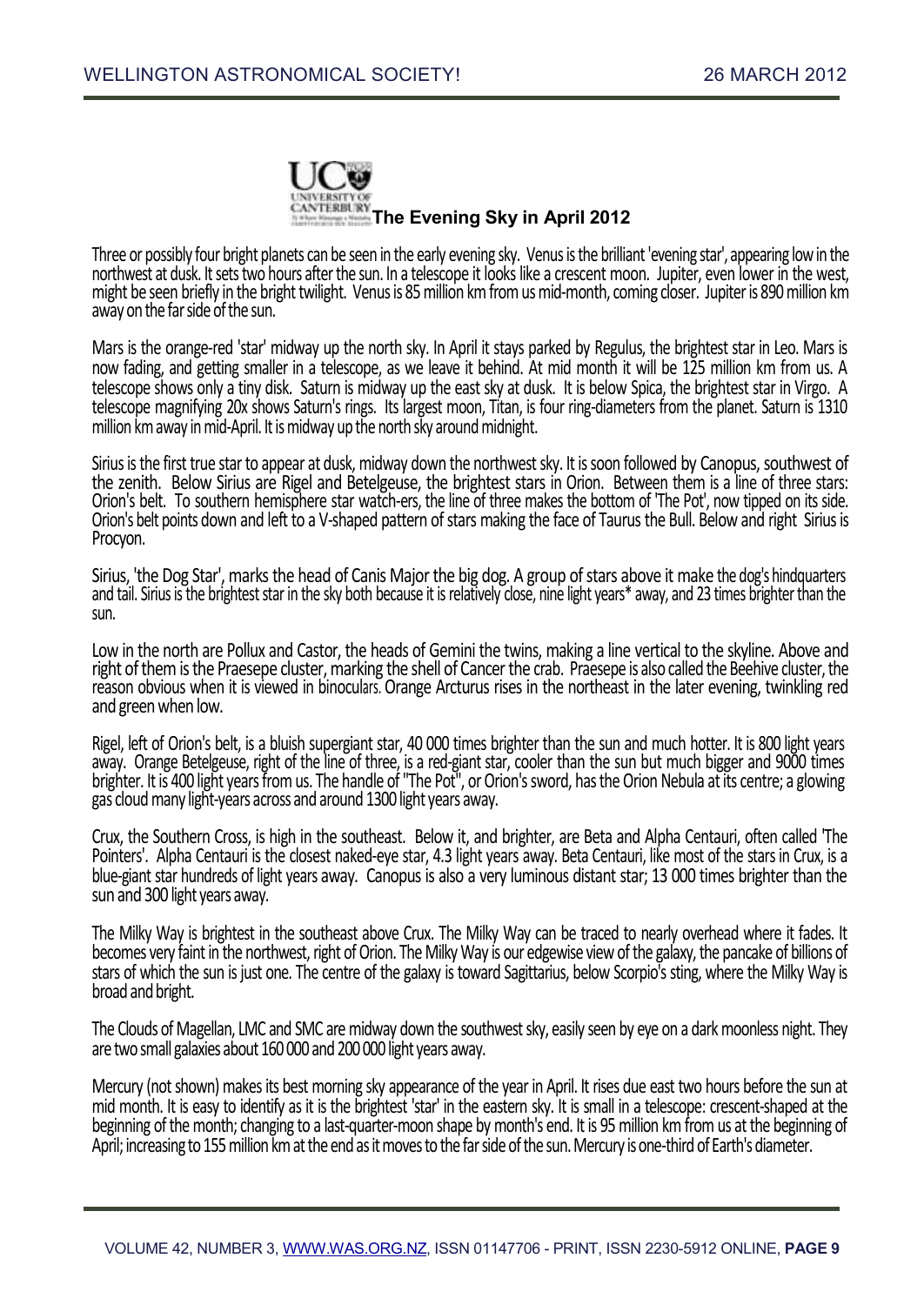

#### Evening sky in April 2012

To use the chart, hold it up to the sky. Turn the chart so the direction you are looking is at the bottom of the chart. If you are looking to the south then have 'South horizon' at the lower edge. As the earth turns the sky appears to rotate clockwise around the south celestial pole, SCP on the chart. Stars rise in the east and set in the west, just like the sun. The sky makes a small extra westward or clockwise shift each night as we orbit the sun.

Venus is the brilliant silver 'evening star'. It appears low in the northwest soon after sunset and sets two hours later. Mars, orange-red in colour, is midway up the north sky beside Regulus. Saturn is midway up the eastern sky below Spica. Sirius, the brightest true star, is midway down the western sky. Below it is Orion with bright stars Rigel and orange Betelgeuse. Orion's belt and sword, aka 'The Pot', appears between them. Canopus, the second brightest star, is southwest of overhead. Crux, the Southern Cross, and The Pointers, Alpha and Beta Centauri, are high in the southeast sky. The Scorpion, on its back, is rising in the southeast. The Milky Way spans the sky from SE to NW.

Chart produced by Guide 8 software; www.projectpluto.com. Labels and text added by Alan Gilmore,<br>Mt John Observatory of the University of Canterbury.www.canterbury.ac.nz